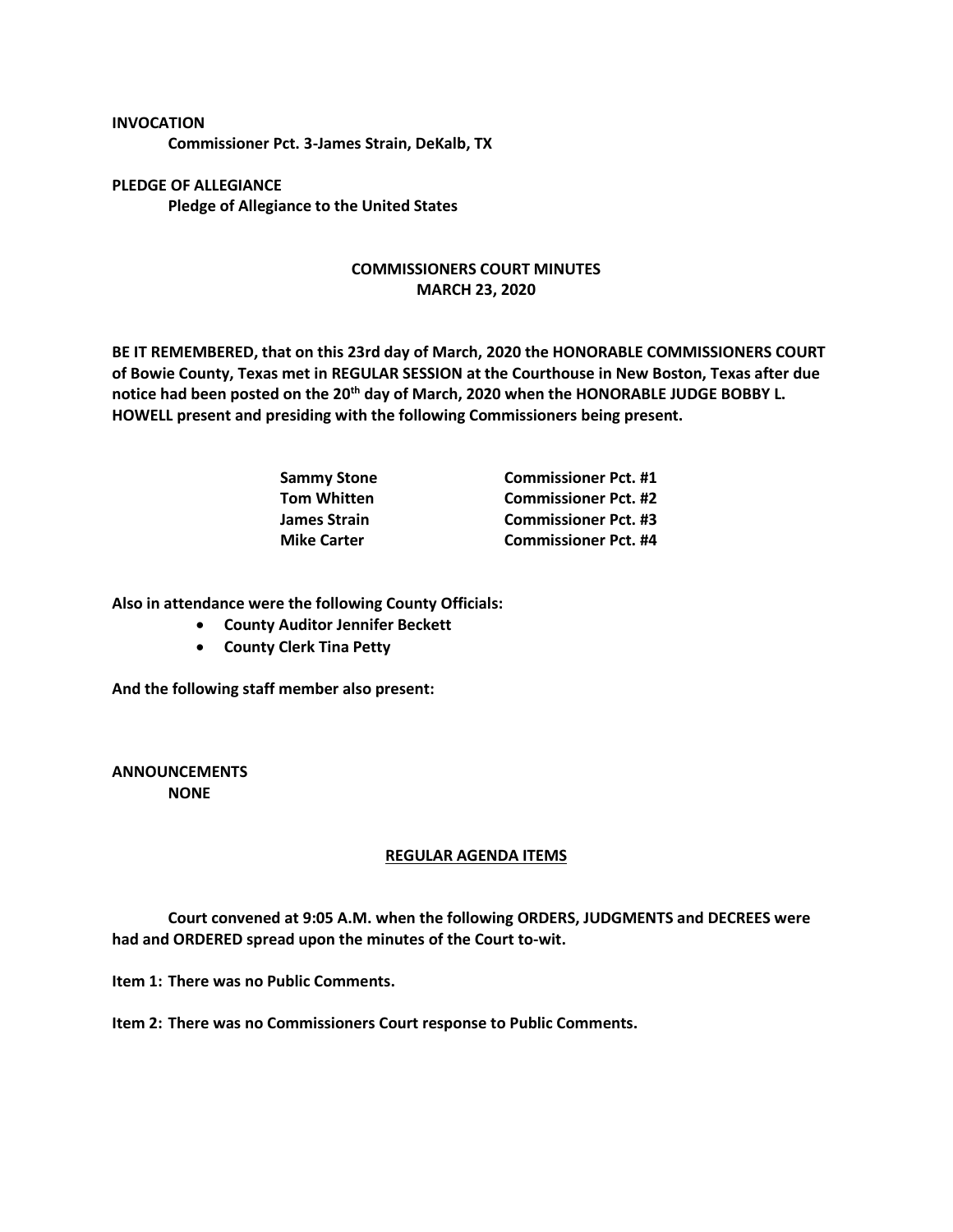- **Item 3: On this 23rd day of March, 2020, a motion was made by Commissioner Mike Carter and duly second by Commissioner Sammy Stone to approve the Order Ratifying the Disaster Declaration of March 18, 2020. Motion was put to a vote and all Commissioners voted yes and none voted no. Motion carried.**
- **Item 4: On this 23rd day of March, 2020, a motion was made by Commissioner James Strain and duly second by Commissioner Tom Whitten to approve the County Judge's appointment of Dr. Matthew Young as the Health Authority for Bowie County. Motion was put to a vote and all Commissioners voted yes and none voted no. Motion carried.**
- **Item 5: On this 23rd day of March, 2020, a motion was made by Commissioner Mike Carter and duly second by Commissioner Sammy Stone to bring back to table bids for lease/purchase financing on three (3) Mack Trucks for Precinct 4. Motion was put to a vote and all Commissioners voted yes and none voted no. Motion carried.**
- **Item 6: On this 23rd day of March, 2020, a motion was made by Commissioner Mike Carter and duly second by Commissioner Sammy Stone to approve the bid from BancorpSouth Bank for lease/purchase financing on three (3) Mack Trucks for Precinct 4. Motion was put to a vote and all Commissioners voted yes and none voted no. Motion carried.**
- **Item 7: On this 23rd day of March, 2020, a motion was made by Commissioner Mike Carter and duly second by Commissioner Sammy stone to open bids for the purchase of a pick-up truck for Precinct 1. Motion was put to a vote and all Commissioners voted yes and none voted no. Motion carried.**
- **Item 8: On this 23rd day of March, 2020, a motion was made by Commissioner Sammy Stone and duly second by Commissioner Mike Carter to table the bids for purchase of one (1) pick-up truck for Precinct 1. Motion was put to a vote and all Commissioners voted yes and none voted no. Motion carried.**
- **Item 9: On this 23rd day of March, 2020, a motion was made by Commissioner Mike Carter and duly second by Commissioner Tom Whitten to authorize the County Judge to execute the agreement on behalf of Bowie County with ARTX Regional Economic Development, Inc. to purchase land and authorize the County Judge to execute all necessary closing documents. Motion was put to a vote and all Commissioners voted yes and none voted no. Motion carried.**
- **Item 10: On this 23rd day of March, 2020, a motion was made by Commissioner Tom Whitten and duly second by Commissioner James Strain to approve the Interlocal Agreement between Bowie County and the City of Hooks for Election Material and Services. Motion was put to a vote and all Commissioners voted yes and none voted no. Motion carried.**